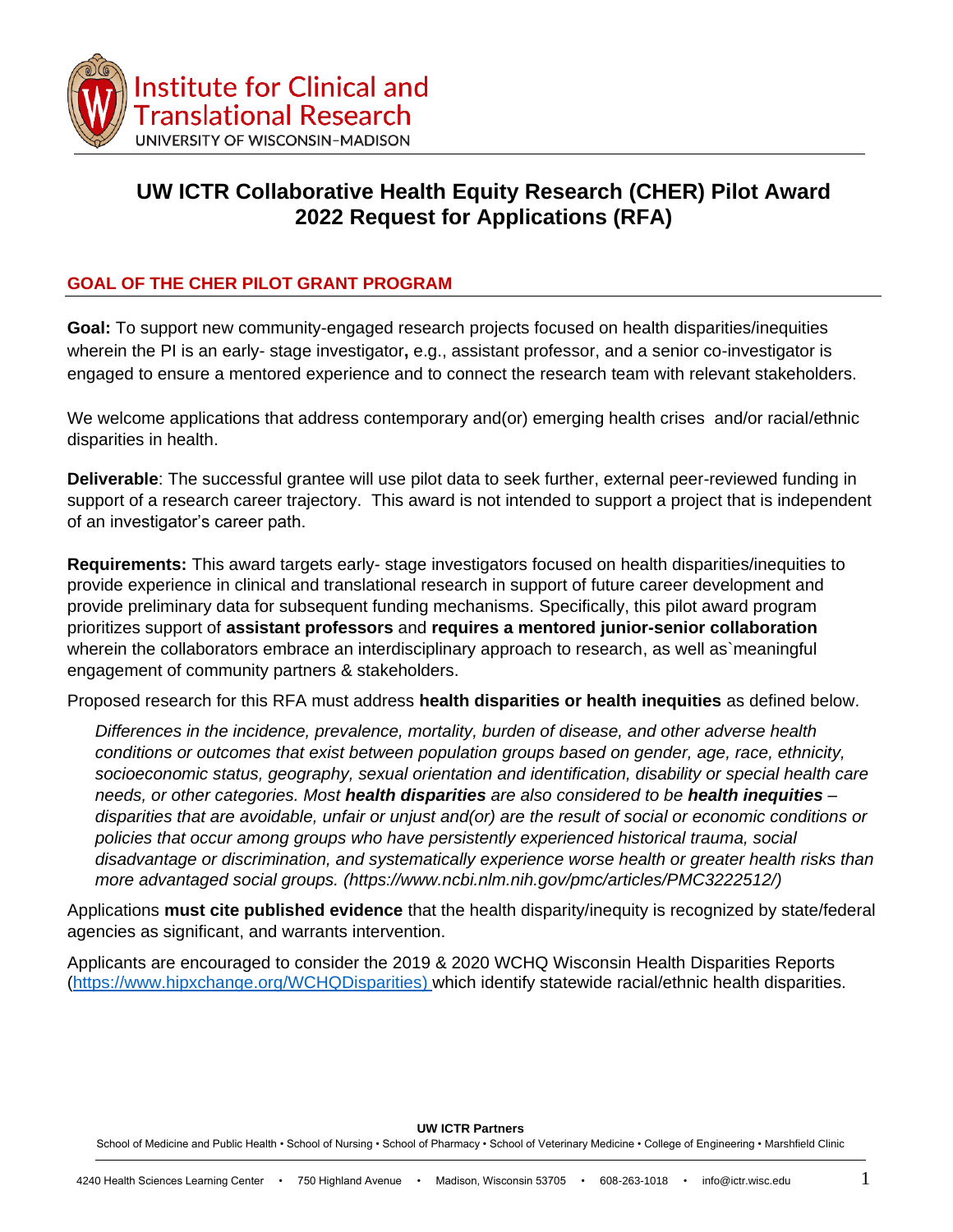

Successful proposals to this RFA must provide rationale for the current gap in their program of research that precludes a successful extramural application, and how this junior-senior collaboration will alleviate this gap. Examples of activities that would be responsive under this award include:

- Collection of pilot data using sound methodology directed to a topic aligned with this RFA (health disparities) and an external funder's mission, including community/stakeholder engagement methods utilized throughout each phase of the project and, where appropriate, advance understanding about how community/stakeholder engagement can be accomplished in complex research settings.
- Proposed research must be translational in nature. Translational research is broadly defined to include the early steps necessary to develop new therapies from basic discoveries; the steps necessary to establish real world efficacy; and the research needed to implement and disseminate improvements in clinical practice, health services, and/or policy.

**We encourage applications for studies that meet the NIH definition of a clinical trial.** For more guidance on the NIH definition of a clinical trial see here: [https://grants.nih.gov/policy/clinical](https://grants.nih.gov/policy/clinical-trials/definition.htm)[trials/definition.htm](https://grants.nih.gov/policy/clinical-trials/definition.htm)

### **AWARD**

Each award is for a maximum of **\$75,000 for 12 months** of direct support.

### **ELIGIBILITY OF PRINCIPAL INVESTIGATOR**

- PIs must be a UW-Madison faculty member at the **assistant professor** level (tenure track or CHS) with a sole or joint appointment (e.g., VA Hospital or UW Milwaukee), or a Marshfield Clinic investigator at comparable rank.
- A **senior co-investigator must be engaged** to ensure a mentored research experience and to connect the research team to relevant stakeholders.
- Whereas residents, fellows, and post-doctoral associates are **NOT** eligible to serve as PIs, they are eligible to serve as co-Investigators.
- Include only one Lead Applicant per proposal.
- **PIs or co-PIs can only apply to a single ICTR funding mechanism in a calendar year.**  Investigators can be Key Personnel on another submission.
- Previous ICTR grant awardees are **not** eligible to receive a second ICTR award as PI or Co-PI if the previous award is **still active.**
- *If awarded,* research teams will be invited to participate in a 90- minute facilitated Collaboration Planning process as part of the **ICTR Team Science** initiatives.

**UW ICTR Partners**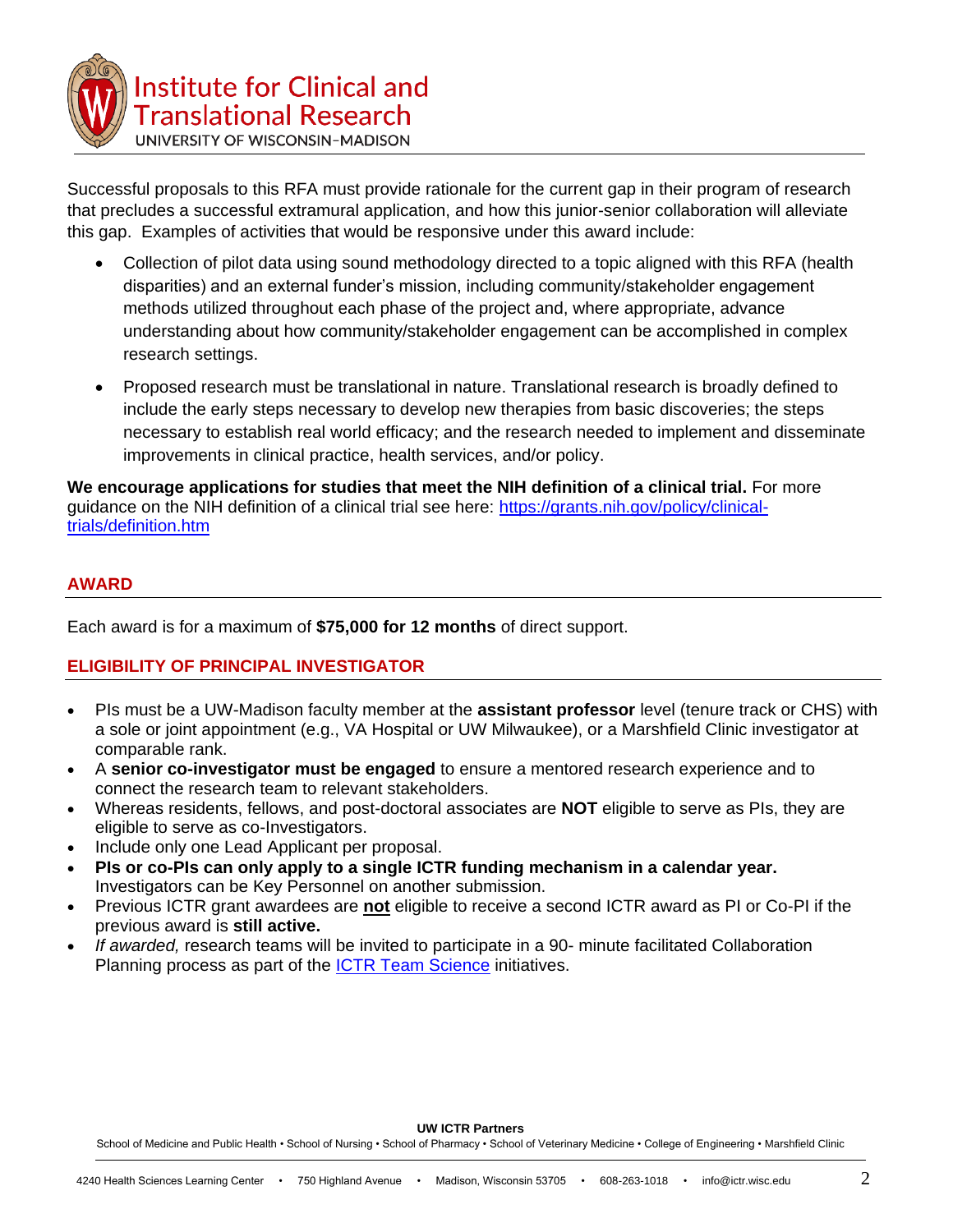

## **KEY DATES AND DEADLINES**

| Letter of Intent Due (mandatory) | January 14, 2022 (by 5 pm) |
|----------------------------------|----------------------------|
| RFA Workshop (Mandatory)         | TBA (week of Feb 7, 2022)  |
| <b>Full Proposal Due</b>         | March 11, 2022 (by 5 pm)   |
| <b>Review Period</b>             | March-May 2022             |
| <b>Awards Announced</b>          | June 2022                  |
| Earliest Project Start Date*     | July 1, 2022               |

*\*Contingency statement: Support of projects that are scheduled to start on/after April 1, 2022, are contingent upon the successful renewal of grant support for the portfolio of translational research resources administered by the UW Institute for Clinical & Translational Research (ICTR).*

## **LETTER OF INTENT (mandatory)**

**Due Friday, January 14, 2022 by 5 pm.** Letters of Intent (LOIs) must be submitted as a **single PDF/Word document** to [capgrants@lists.wisc.edu](mailto:capgrants@lists.wisc.edu) and/or Kate Judge at [kjudge@wisc.edu.](mailto:kjudge@wisc.edu) Note: The LOI is not used for ranking but will assist staff in identifying proposal reviewers.

## **The Letter of Intent - please include the following:**

- 1. PI Name, contact information, department, and funding program to which you are applying.
- 2. Title of your proposal.
- 3. Names and roles of key personnel crucial to the design/conduct of the study.
- 4. A **brief description** of the proposed research or project activities with enough detail to determine project feasibility, programmatic relevance related to health disparities and equity, and to identify both scientific and design/methods reviewers.
- 5. Please indicate the contributors, collaborators and/or invested groups for this research project and how they will be involved in your research. All contributors, collaborators or invested groups need to be identified in the letter of intent. For help identifying community members, partners or invested groups you may request an ICTR Community Academic Research Consultation here: [https://ictr.wisc.edu/consults/community-academic-research/.](https://ictr.wisc.edu/consults/community-academic-research/)
- 6. Letter of support (LOS) from the **research mentor**. The LOS should indicate a commitment to assist in the research and career development of the awardee and explain the mentor expertise in the topic and/or health disparities research, as well as potential for future funding in the proposed area of research.

**UW ICTR Partners**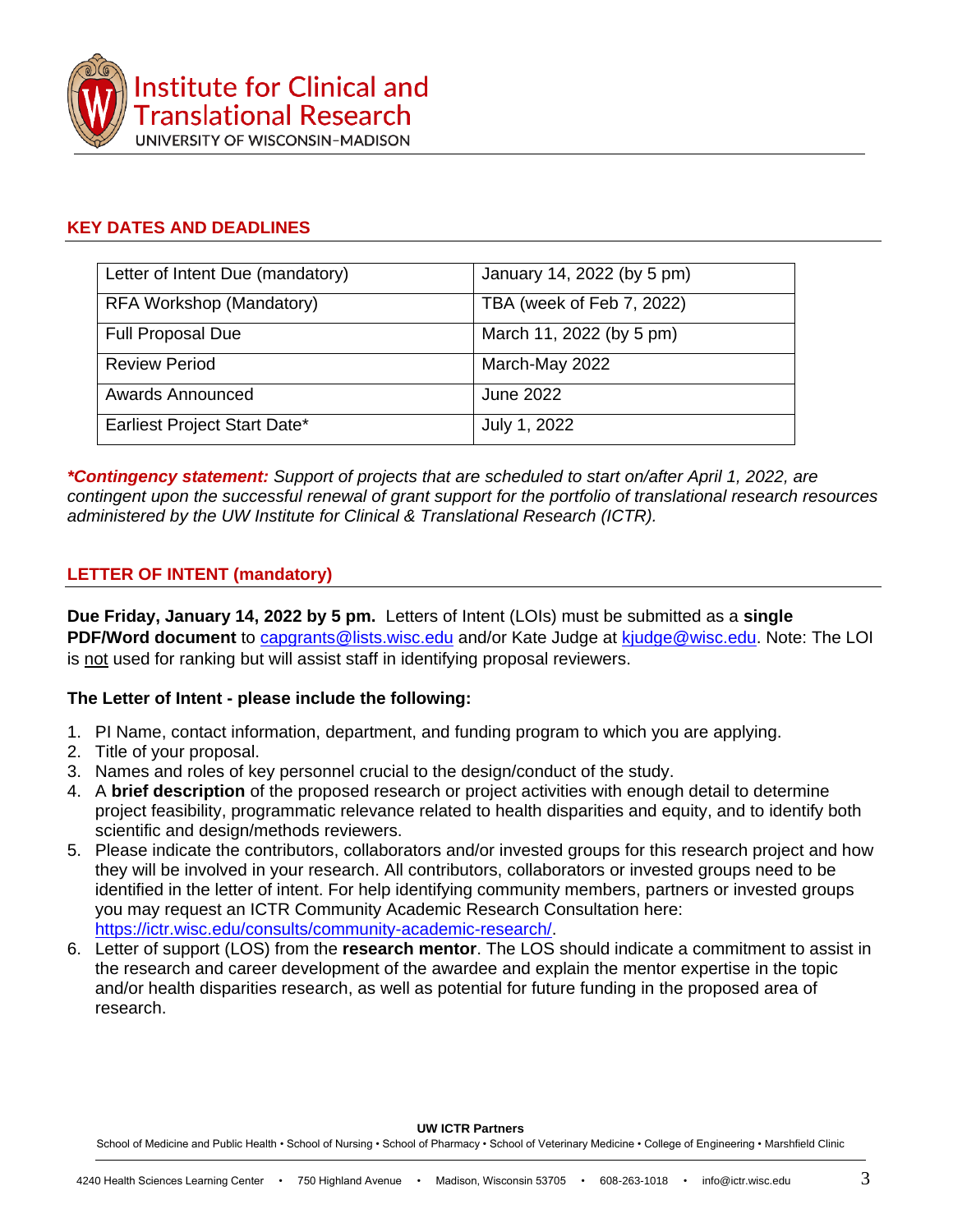

7. Letter of support (LOS) from all contributors, collaborators and/or invested groups must be included at the LOI stage. Letters should confirm that the *investigators have been in conversation with collaborators (academic and non-academic)* about the project and are committed to being involved in the project. Note: The letters of support required in the full application stage will require greater detail.

## **RFA WORKSHOP (mandatory)**

PIs are REQUIRED to attend/view the workshop; research teams and collaborators are encouraged to view the workshop as well. All those who submit a Letter of Intent will receive a link to the 2022 RFA Workshop.

## **APPLICATION REQUIREMENTS**

The full application is due on **Friday, March 11, 2022 by 5 pm.** Note: Applicants who responded to a previous UW ICTR Pilot Award RFA but were NOT funded, must submit a **NEW** application responsive to this announcement.

### **Please note these application instructions:**

- A complete application includes **items 1-11** below
- Please insert page numbers on the full application
- Templates for the Face Page, Abstracts and Budget are within the *2022 Application Forms* on the ICTR Funding Opportunities page.
- Narrative: Maximum length of 6 pages, 11-point Arial font with  $\frac{1}{2}$ " margins
- **Submit the full application as a single PDF/Word document** to [capgrants@lists.wisc.edu](mailto:capgrants@lists.wisc.edu) and/or to [kjudge@wisc.edu](mailto:kjudge@wisc.edu) by 5 pm on Friday, March 11, 2022.

### **Full Application: Components (1-11)**

### 1. **Face Page**

- 2. **Scientific Abstract:** Provide a concise description of the proposed research written for scientific audiences. 500-word maximum. Your scientific abstract must include:
	- $\checkmark$  Scientific rationale supporting your proposed research, including evidence that this health disparity/inequity is recognized by state/federal agencies as significant and warranting intervention
	- $\checkmark$  Specific hypothesis or hypotheses to be tested.
	- $\checkmark$  Research aims and project design.
	- $\checkmark$  How the project uniquely advances our understanding of the topic being addressed.
	- $\checkmark$  Next steps for this stream of research, including potential funders who have identified your research topic as a health priority.
- 3. **Community Abstract**: The community abstract is an opportunity to express to our *community reviewers* how you anticipate that this project can, in the long-term, impact the health of Wisconsin

#### **UW ICTR Partners**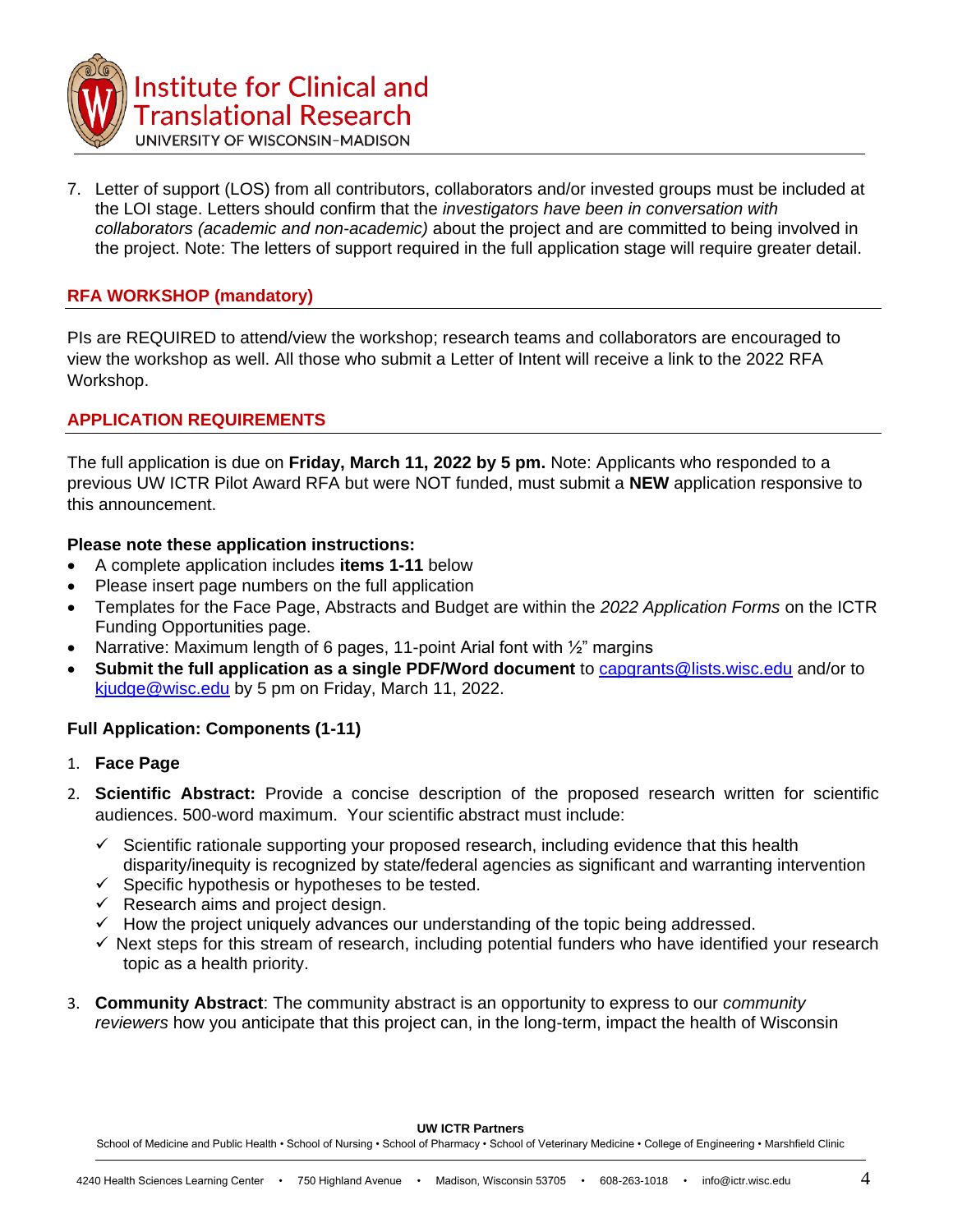

**Institute for Clinical and Translational Research** 

UNIVERSITY OF WISCONSIN-MADISON

residents. It should *not* be a reiteration of the Scientific Abstract but **instead** should tell a story that addresses the importance of this research, e.g., whose lives will ultimately be improved and how (500 word maximum). **See Video on writing for community reviewers here:** <https://videos.med.wisc.edu/videos/8470>

Your community abstract must include:

- $\checkmark$  Magnitude of the health issue. How many individuals are affected, what is the scope of this issue in the state, how are costs of health care impacted, does this project address health disparities, does this project advance health equity etc.?
- $\checkmark$  Even with "preliminary studies" there should be a strong statement regarding how and when the project will directly help the population involved.
- $\times$  Knowledge gap. What gap will your proposed research address; what will your project results tell us that is not already known?
- $\checkmark$  Community collaborators. How were community members, contributors, or partners involved in developing the research question? Who are the invested groups in this research, how will they be involved in your research, what roles will they play? Is the involvement meaningful? Is there evidence that research addressing the health problem is sought by potential end-users?
- $\checkmark$  Longer-term policy implications of your research. How might your research inform/impact organizational or public policies?
- $\checkmark$  Potential impact of this stream of research. How will this project, in the context of your larger research career, improve health in Wisconsin? Will the study translate new and existing findings into improvements in clinical practice, community health and/or policy?
- 4. **Biosketches for Key Personnel:** Please use the new NIH biosketch format as described here: <https://grants.nih.gov/grants/forms/biosketch.htm>
	- **non-academic key personnel,** e.g., community members, contributors, or partners please submit resumes.

## 5. **Budget (up to \$75,000 for 12 months of direct support) - Requirements**

- $\checkmark$  Use the budget template which is bundled with the face page in the application materials.
- $\checkmark$  Budget Justification is required (maximum 2 pages).
- $\checkmark$  Signed Non-Supplanting (NS) Questionnaire is required. Download NS form here: <https://ictr.wisc.edu/documents/non-supplanting-questionnaire/>
- $\checkmark$  For more on our supplanting policy see here: [https://www.med.wisc.edu/media/medwiscedu/documents/service/wisconsin-partnership](https://www.med.wisc.edu/media/medwiscedu/documents/service/wisconsin-partnership-program/grant-materials/wpp-supplanting-policy-012020.pdf)[program/grant-materials/wpp-supplanting-policy-012020.pdf](https://www.med.wisc.edu/media/medwiscedu/documents/service/wisconsin-partnership-program/grant-materials/wpp-supplanting-policy-012020.pdf)

When creating your budget, please note the following parameters:

**Indirect costs are** *not* **allowed.** 

#### **UW ICTR Partners**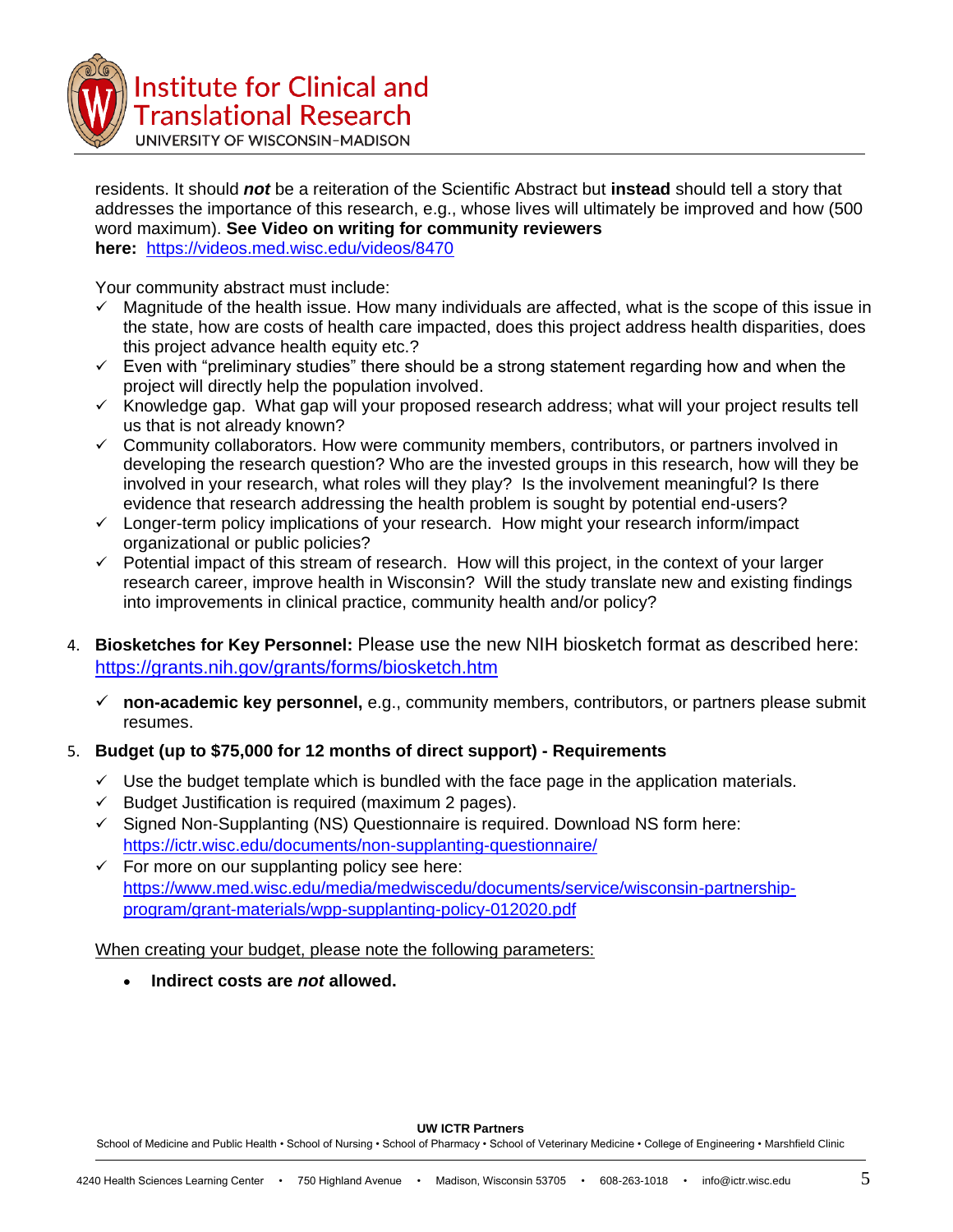

UNIVERSITY OF WISCONSIN-MADISON

- There is an expectation that a subset of award funds will support your community-based collaborators, contributors, or partners. If not paying community-based individuals or groups, please justify why not.
- Investigator salary support is allowed, but clear justification of why it is necessary should be provided, e.g.,
	- $\triangleright$  Requested funds should be limited and used principally to directly support the research
	- $\triangleright$  Effort must be listed even when salary is donated
	- $\triangleright$  PIs proposing effort without salary support must provide documentation from your Department Chair *attesting to dedicated research time* for the proposed research
- "*Months of effort" for each key personnel must be listed*, even if no money is being requested to support their work under this pilot program.
- Matching resources are encouraged and can be monetary or non-monetary. A letter of support is required that details matching resources.
- Funds are available for personnel, supplies and other allowable expenses including payments to your community collaborators and/or stakeholders.
- Funding of education per se is *not* allowed under this program. However, tuition remission can be included for students who are budgeted to be paid as UW research or project assistants, whose efforts are integral to the research endeavor.
- Only travel funds necessary for study conduct (e.g., participant travel) are allowed.
- Equipment that is essential for the study, and is not otherwise available, may be requested, but large equipment expenditures are strongly discouraged.
- All activity under this award is subject to the University and Wisconsin Partnership Program (WPP) policies, please see WPP policy on allowable-unallowable expenses here: [https://www.med.wisc.edu/media/medwiscedu/documents/service/wisconsin-partnership](https://www.med.wisc.edu/media/medwiscedu/documents/service/wisconsin-partnership-program/grant-materials/allowable-unallowable-expenses-policy-1-1-20.pdf)[program/grant-materials/allowable-unallowable-expenses-policy-1-1-20.pdf](https://www.med.wisc.edu/media/medwiscedu/documents/service/wisconsin-partnership-program/grant-materials/allowable-unallowable-expenses-policy-1-1-20.pdf)
- Because ICTR is a NIH-funded Institute, pilot project budgets must follow the same rules/spending limitations as federal grants.
- 6. **Narrative**: The narrative should not exceed 6 pages and should address each of the following components (items a-k below).
	- a) **Specific Aims.** Describe concisely and realistically the goals of the proposed project and summarize the expected outcome(s), including the impact the proposed research will exert on the research fields involved. Include broad, long-term goals; specific objectives and hypotheses to be tested; summarize expected outcomes; and describe impact on the research field. If the proposed work is part of a larger project, describe how the proposed work relates to the larger project.
	- b) **Rationale for Funding.** Please explain how this award will facilitate the career development of the early investigator and increase the likelihood of submitting a highly competitive grant application for external funding on the topic of health disparities/health

**UW ICTR Partners**

School of Medicine and Public Health • School of Nursing • School of Pharmacy • School of Veterinary Medicine • College of Engineering • Marshfield Clinic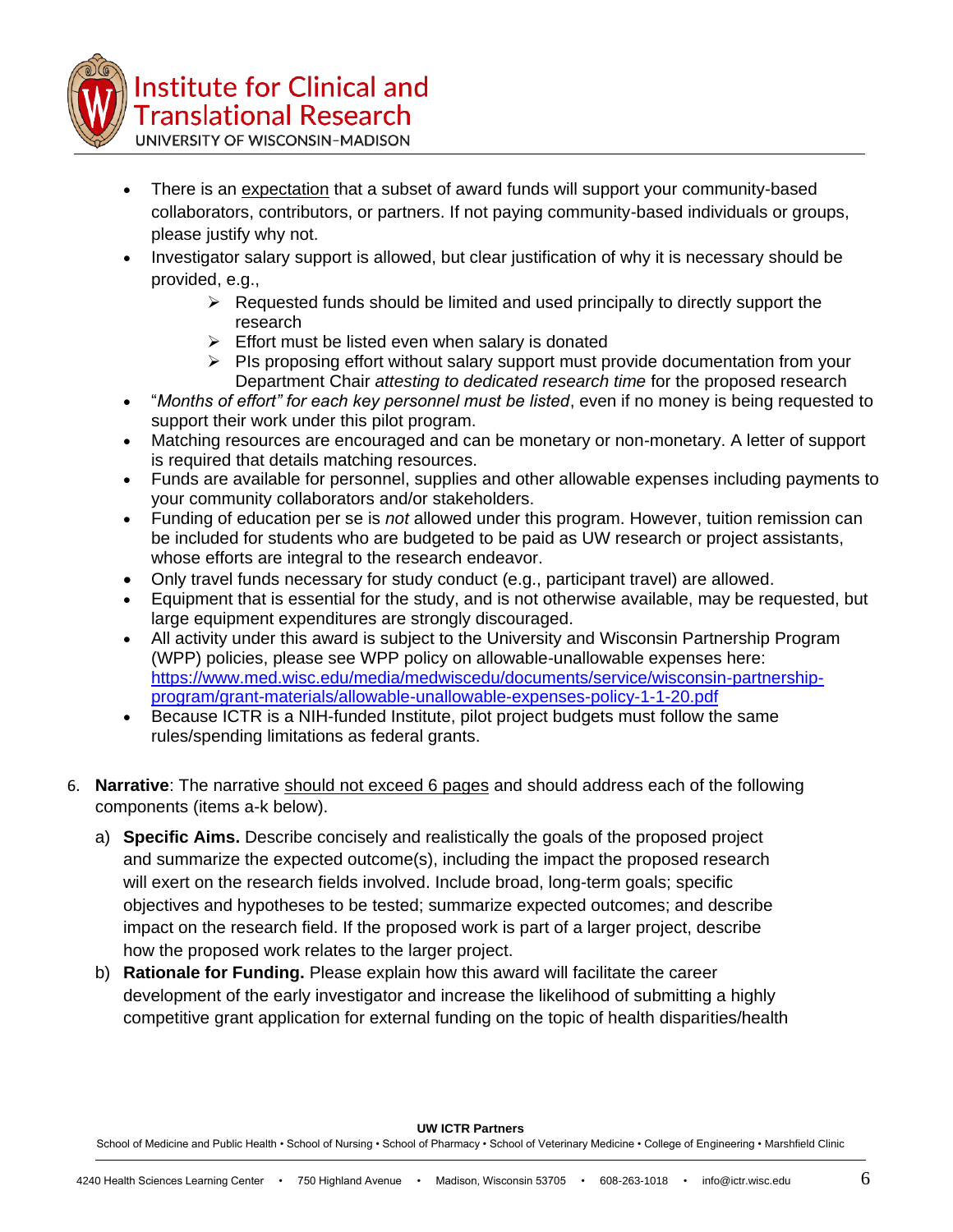

**Institute for Clinical and Translational Research** UNIVERSITY OF WISCONSIN-MADISON

inequities. Describe briefly (2-4 sentences) the relationship of the anticipated work outcomes to the applicant's future career development.

- c) **Significance.** Even with "preliminary studies" there should be a strong statement regarding how the project will directly help the population involved and how that will happen. Describe the involvement of the community in developing the research question. Describe the state of existing knowledge, including literature citations and highlights of relevant data; provide a rationale for the proposed research; explain gaps the project intends to fill; and the potential contribution to the scientific field(s) and public health.
- d) **Addressing Health Disparities/Health Equity:** Discuss how your research proposal addresses health disparities/inequities in the state of Wisconsin. Describe how the proposed work specifically addresses the mechanism of the health disparity or how the work will impact the health of the specific population group experiencing the inequity in Wisconsin. Provide the published evidence that the health disparity/inequity is recognized by state/federal agencies and significant and warrants intervention. For assistance considering your project through an equity lens, please see the list of ICTR-affiliated health equity resources in the appendix at the end of this RFA. For the purposes of this RFA, see this definition of health disparities and health inequities:

Differences in the incidence, prevalence, mortality, burden of disease, and other adverse health conditions or outcomes that exist between population groups based on *gender, age, race, ethnicity, socioeconomic status, geography, sexual orientation and identification, disability or special health care needs, or other categories*. Most health disparities are also considered to be health inequities – disparities that are avoidable, unfair or unjust and(or) are the result of social or economic conditions or policies that occur among groups who have persistently experienced historical trauma, social disadvantage or discrimination, and systematically experience worse health or greater health risks than more advantaged social groups (https://www.ncbi.nlm.nih.gov/pmc/articles/PMC3222512/).

- e) **Investigator.** Explain how the PI and research team are especially suited to this project. Explain how you and your research team have the appropriate experience, training and **mentoring capacity**. Describe the mentor's pertinent record of accomplishments in this field (i.e., publications, external peer-reviewed funding, and/or other impact).
- f) **Environment**. Will the environment in which the work will be done contribute to the probably of success? Will the project benefit from unique features of the scientific environment, subject populations, or collaborative arrangements?
- g) **Approach.** Describe how the proposed project will be carried out. Describe the mentoring plan for the junior-senior collaboration. Research design and methods should include preliminary studies, data and experience relevant to the application and design, a description of methods and analyses to be used to accomplish the specific aims of the project. Discuss the way in which the data will be collected, analyzed and interpreted. If proposing a new methodology, explain why it represents an improvement. Discuss

**UW ICTR Partners**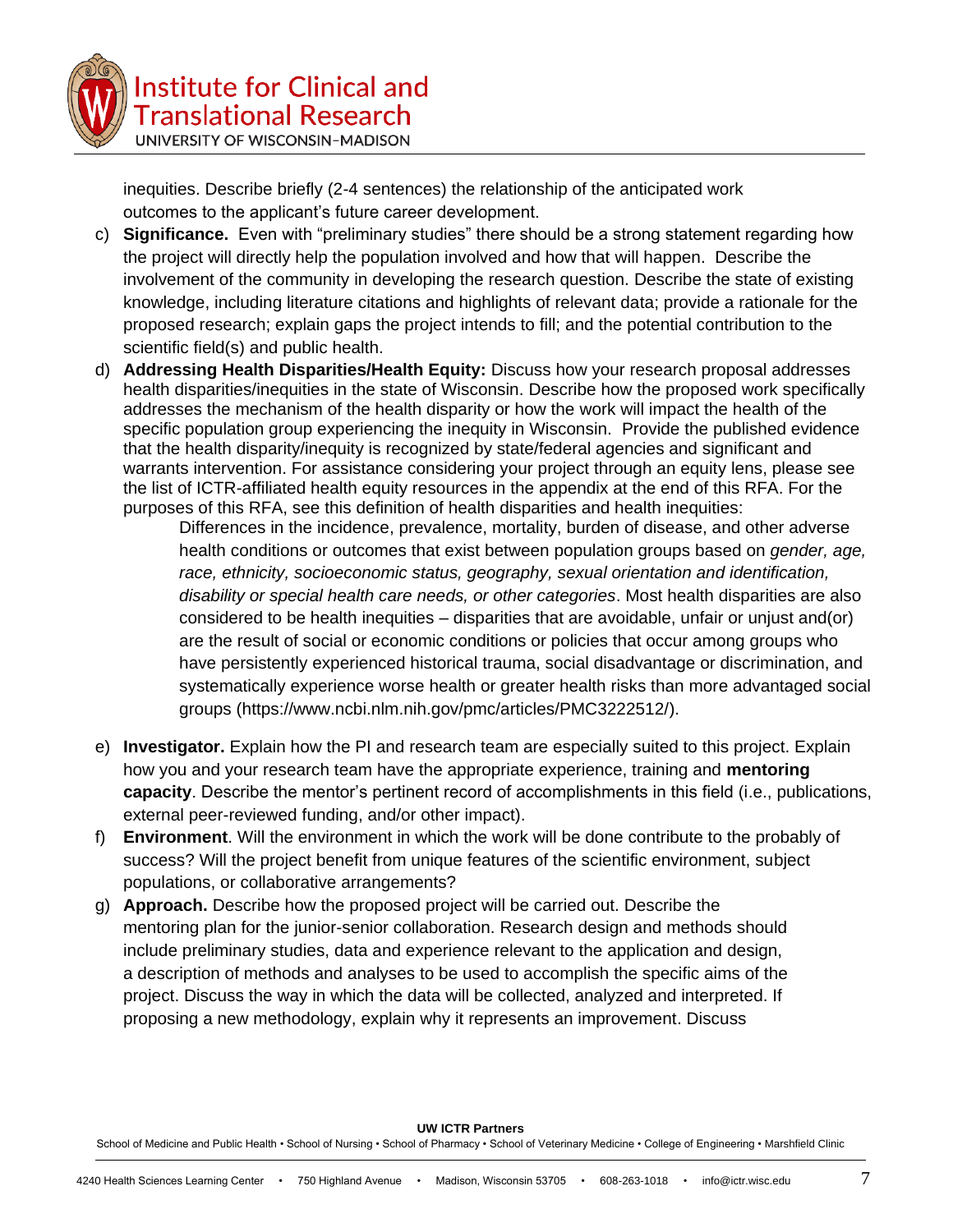

**Institute for Clinical and Translational Research** 

UNIVERSITY OF WISCONSIN-MADISON

potential difficulties and limitations, how these will be overcome or mitigated, and next steps. Are plans for the following justified in terms of the scientific goals and research strategy proposed: 1) protection of human subjects from research risks, and 2) inclusion of minorities and members of both sexes/genders, as well as the inclusion of children? Please provide sufficient detail for review as outlined by *ICTR Scientific Review Committee* here: [https://kb.wisc.edu/hsirbs/18844.](https://kb.wisc.edu/hsirbs/18844)

- h) **Plans for Collaboration/Engagement.** This funding opportunity requires meaningful engagement of relevant community partners/invested groups/stakeholders. Describe the involvement of community/stakeholders in developing the research question. Please describe how your community partners/invested groups/stakeholders are involved in your research, and what role these individuals or groups will play. ICTR offers many resources for investigators related to planning stakeholder engagement (see Stakeholder [Engagement](https://ictr.wisc.edu/stakeholder-engagement-resources/) Resources on the ICTR web portal). **For definitions and key terms,** see the side-bar of the ICTR Funding Opportunities page.
- i) **Dissemination plan.** Please include a plan that addresses how and when your project results will be disseminated to/with your community partners and/or other specific clinical practice, community or policy audiences. Note: the sophistication of this plan should match the scope of your project and care should be taken for careful interpretation of results. This plan should be developed early in the process with your partners. For assistance thinking through your dissemination plan, contact the ICTR D&I [Launchpad](https://ictr.wisc.edu/dissemination-implementation/) for a consultation.
- j) **Next Steps.** What is the next step in your research project trajectory and what are your plans for acquiring funding? Please note that an expectation of this program is that the research team must have plans to apply for external, peer-reviewed funding.
- k) **Future considerations–policy implications.** Please include a plan that addresses how and when your project results will be disseminated to/with your community partners and/or other specific clinical practice, community or policy audiences.
- l) **Special Criteria.** This application automatically meets two ICTR-CAP Special Criteria (health disparities/inequities and junior-senior mentorship).

## **The required application components below do not count against your 6-page narrative.**

- 7. **Impact Statement.** Please respond to **ONE of the three** following questions regarding impact that is best aligned with your research question:
	- i. Identify the specific metrics that you will use to assess the impacts of your research on health outcomes (including physical, mental, and/or social), or the effects of your research on specific, wellestablished **determinants of health**. PI must be able to justify determinants chosen (see [reference](https://www.healthypeople.gov/2020/about/foundation-health-measures/Determinants-of-Health)  [here\)](https://www.healthypeople.gov/2020/about/foundation-health-measures/Determinants-of-Health).
	- ii. If specific metrics will not be measured in your pilot, describe the metrics that you will use to identify the effects of your **subsequent research** on health outcomes or on specific, well-established determinants of health.

**UW ICTR Partners**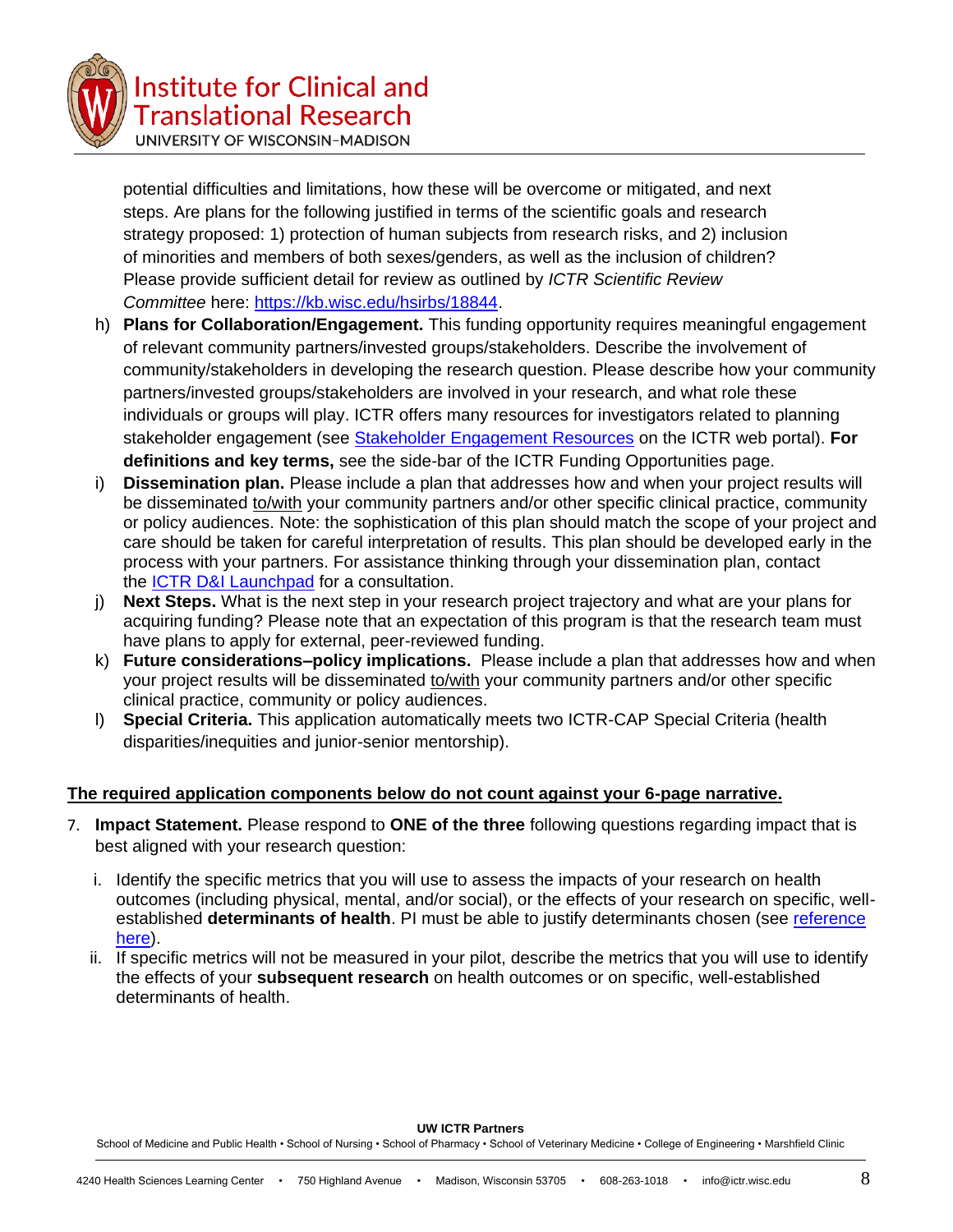

- iii. If you are not be able to measure specific health outcomes directly**,** describe other possible impacts of this pilot or subsequent research, where impact is defined as: any permanent new or revised structures, policies, or processes in the delivery of health care services or community health programs that are the result of this project/collaboration.
- 8. **Timeline**: Project must be completed within **12** months of start date. Please include a depiction of tasks to be completed during which months and *a narrative that addresses how you will address timeline and deadline issues/potential challenges with your community and faculty collaborators*. A 6-month no-cost extension is available if warranted and well-justified.
- 9. **Collaboration Plan - Please describe the following:**
	- $\checkmark$  The team decision making process for the scientific direction and research plan
	- $\checkmark$  The distribution of responsibilities and work processes
	- $\checkmark$  The meeting frequency and modality
	- $\checkmark$  The method of asynchronous communication (email use; document sharing)
	- $\checkmark$  Task and project management
	- $\checkmark$  Process of budget allocation among the collaborators
- 10. **Literature citations**: Please attach.
- 11. **Letters of collaboration/support:** Please include *signed* (can be electronic) letters of support (LOS) from your collaborators—including those associated with the special criteria that you choose.
	- $\checkmark$  Collaborator letters should both indicate support for the project and fully describe the role that they will play in the research and how they intend to use the results of this project towards practice, program or policy change. If you are collaborating with an **ICTR-CAP Program or Affiliate** – *you must have a letter of support from the Director of that program*.
	- Provide a LOS from **community partners** outlining their commitment to the research and their specific, meaningful role in the project. For guidance on letters of support from community partners, and planning for stakeholder engagement, see this *quide* developed by the Wisconsin Network for Research Support (WINRS).
	- **Mentor LOS**: A letter of commitment from the mentor directing the proposed research describing mentoring, support, and collaboration. (Letter must include explicit plans for mentor-mentee interactions, and manuscript assistance and review; mentors must also briefly describe accordance of their research portfolio with the proposed research, and a brief description of their mentoring history.

### 12. **Do not include/attach appendices.**

**UW ICTR Partners**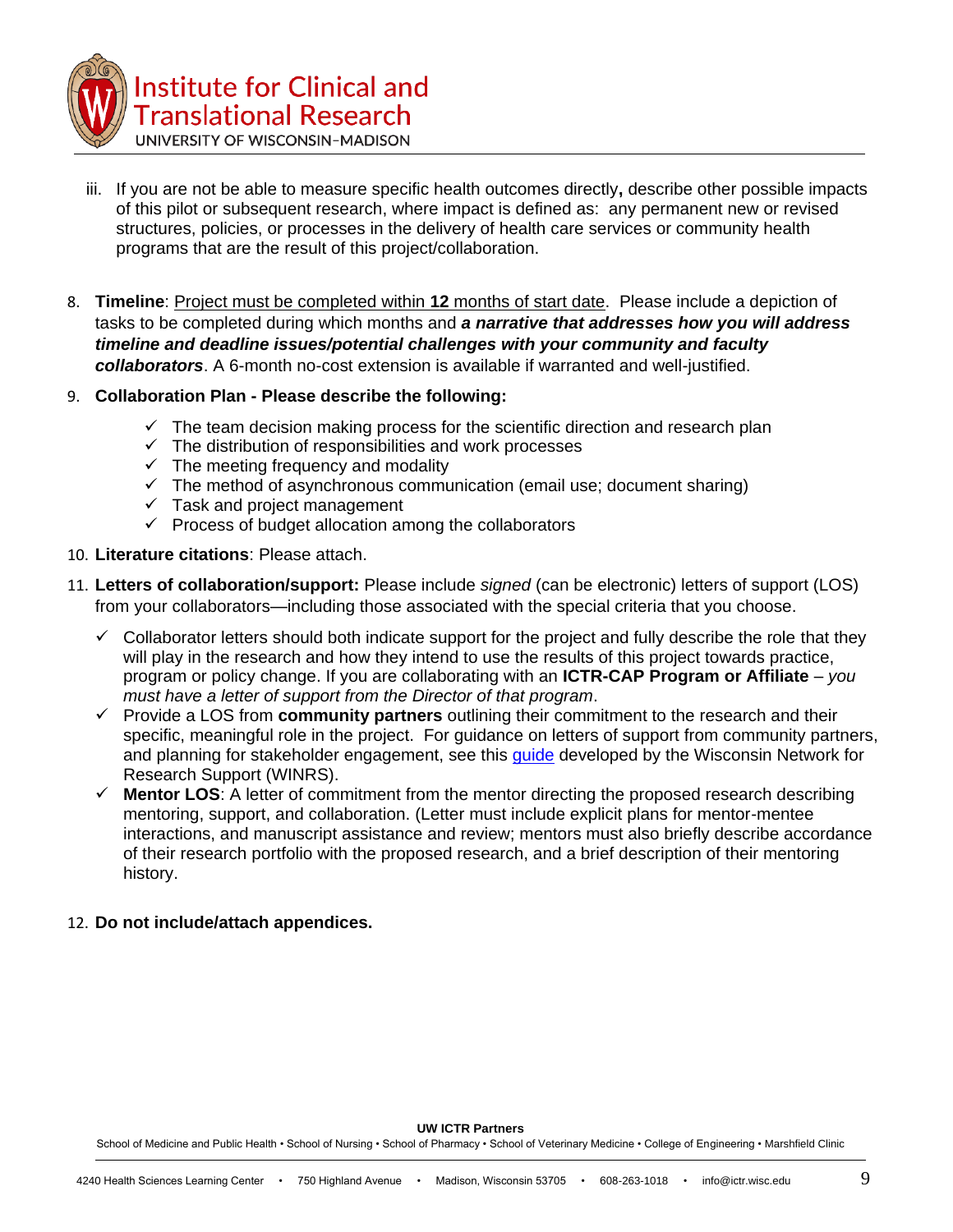

## **Appendices – Supplemental Information**

**Advancing Health Equity:** For assistance considering your project through a health equity lens, please consider the list of programs below. As members of the ICTR-CAP federation of programs, they stand ready to offer consultations on potential ICTR pilot grant applications. If you'd like help thinking through which program to contact, request an ICTR-CAP consultation here:<https://ictr.wisc.edu/consults/community-academic-research/>

| Program                                                                                                           | Home                                                            | Leadership                                                                           | <b>Brief Description</b>                                                                                                                                                                                                                                                                                                                                                                                                                                                                                                                                                                          |
|-------------------------------------------------------------------------------------------------------------------|-----------------------------------------------------------------|--------------------------------------------------------------------------------------|---------------------------------------------------------------------------------------------------------------------------------------------------------------------------------------------------------------------------------------------------------------------------------------------------------------------------------------------------------------------------------------------------------------------------------------------------------------------------------------------------------------------------------------------------------------------------------------------------|
| <b>Cancer Health</b><br><b>Disparities</b><br><b>Initiative (CHDI)</b>                                            | Carbone<br><b>Cancer Center</b>                                 | Earlise Ward,<br>Program Lead                                                        | CHDI's mission is to reduce the burden of cancer and cancer health disparities<br>within minority and underrepresented communities through impactful population<br>science research, community outreach, and meaningful engagement across<br>Wisconsin. CHDI strives to improve open communication between patients,<br>providers, and support systems while promoting increased research recruitment<br>and mentoring programs for underrepresented populations in rural and urban<br>communities across the state. See program flyer here. URL: chdi.wisc.edu<br>Email: chdi@uwcarbone.wisc.edu |
| <b>Center for Urban</b><br><b>Population Health</b><br>(CUPH)                                                     | UW Madison,<br>UW Milwaukee.<br>Aurora<br>Research<br>Institute | Kristen Malecki,<br>Director:<br>David Frazer,<br>Associate Director                 | CUPH seeks to advance population health research and education to improve<br>the health of urban communities. We want to be a destination where researchers<br>can lead innovative, community-connected population health research and<br>education. URL: www.cuph.org Email: David Frazer at dfrazer@wisc.edu                                                                                                                                                                                                                                                                                    |
| <b>Collaborative</b><br><b>Center for Health</b><br><b>Equity (CCHE)</b>                                          | $\overline{ICTR}$                                               | Dorothy Farrar<br>Edwards, Director;<br>Susan Passmore,<br><b>Assistant Director</b> | CCHE provides individual consultation, educational programs and support<br>regarding community engagement and health equity for researcher and research<br>teams. URL: https://ictr.wisc.edu/cche/<br>Email: cche@ictr.wisc.edu or contact Caitlin Scott at cscott8@wisc.edu                                                                                                                                                                                                                                                                                                                      |
| <b>Community-</b><br><b>Academic Aging</b><br><b>Research Network</b><br>(CAARN)                                  | <b>UW SMPH</b>                                                  | Jane Mahoney,<br><b>Director</b>                                                     | CAARN brings together academic researchers and community partners to<br>conduct clinical and dissemination research related to healthy aging. CAARN<br>has expertise in health equity research in rural areas and with African American<br>older adults with chronic conditions. URL: https://caarn.wisc.edu/<br>Email: caarn@medicine.wisc.edu                                                                                                                                                                                                                                                   |
| <b>Community</b><br><b>Advisors on</b><br><b>Research Design</b><br>and Strategies<br>(CARDS®)                    | School of<br>Nursing                                            | Barb King, Faculty<br>Advisor                                                        | CARDS® members draw on their lived experiences to offer researchers<br>actionable feedback on a wide range of project plans and materials. The<br>CARDS® bring valuable perspectives from diverse racial, socioeconomic, and<br>educational backgrounds. CARDS is a program of the Wisconsin Network for<br>Research Support (WINRS). See program flyer here.<br><b>URL:</b> https://winrs.nursing.wisc.edu/services/cards/<br>Email: Contact Kat Phelps at kephelps@wisc.edu (608-263-8425)                                                                                                      |
| <b>Center for</b><br><b>Community</b><br><b>Engagement and</b><br><b>Health</b><br><b>Partnerships</b><br>(CCEHP) | $SMPH -$<br>Milwaukee<br>Office                                 | Gina Green-Harris,<br>Director                                                       | CCEHP provides equity and inclusion recruitment science training to<br>investigators with an interest in equity research. CCEHP uses an asset-based<br>model (reference here) to work with investigators to use a resilience lens and<br>partner with underrepresented communities and stakeholders for in innovative<br>research ideas. URL: (coming soon)<br>Email: Contact Gina Green-Harris at greenharris@wisc.edu (414-219-5083)                                                                                                                                                            |
| <b>Institute for</b><br><b>Research on</b><br><b>Poverty (IRP)</b>                                                | College of<br>Letters &<br>Science                              | Katherine<br>Magnuson, Director;<br>Hilary Shager,<br><b>Associate Director</b>      | IRP supports research around health inequities, interaction of health and<br>poverty, and social determinants of health. In addition, IRP research and<br>analysis projects focus on health care access, cost, financing, health system<br>performance, quality - in short: What works? Who benefits? Who pays?<br>URL: https://www.irp.wisc.edu/<br>Email: irpweb@ssc.wisc.edu                                                                                                                                                                                                                   |

#### **UW ICTR Partners**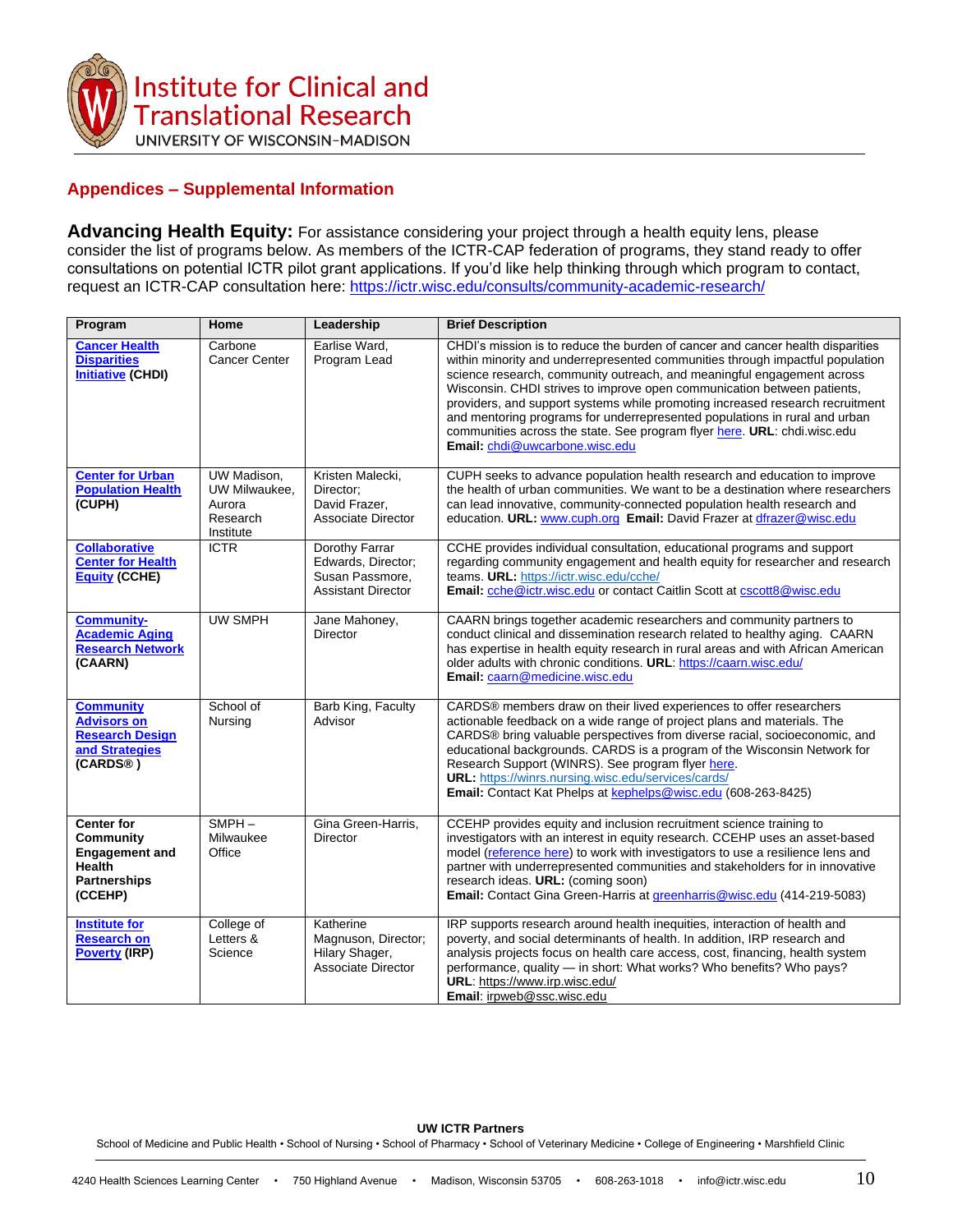

# nstitute for Clinical and **Translational Research**

| Program                                                                                 | Home                                                         | Leadership                                                                         | <b>Brief Description</b>                                                                                                                                                                                                                                                                                                                                                                                                                                                                                                                                                                                                                                                                                                                                                  |  |
|-----------------------------------------------------------------------------------------|--------------------------------------------------------------|------------------------------------------------------------------------------------|---------------------------------------------------------------------------------------------------------------------------------------------------------------------------------------------------------------------------------------------------------------------------------------------------------------------------------------------------------------------------------------------------------------------------------------------------------------------------------------------------------------------------------------------------------------------------------------------------------------------------------------------------------------------------------------------------------------------------------------------------------------------------|--|
| <b>Marshfield Clinic</b><br><b>Research Institute</b><br>(MCRI) - Community<br>Research | Marshfield<br>Clinic Research<br>Institute (MCRI)            | Bob Greenlee &<br>Florence Becot,<br>Co-Leads ICTR<br>Community &<br>Collaboration | The community research core at MCRI includes the Center for Clinical<br>Epidemiology and Population Health, and the National Farm Medicine Center.<br>MCRI can support population-based research with an emphasis on rural areas<br>via several population cohorts, consultation on navigating the rural research<br>landscape, and connections with communities in rural Wisconsin. Additional<br>MCRI centers include the Center for Oral and Systemic Health, the Center for<br>Precision Medicine Research, the Clinical Research Center, and the Cancer<br>Care and Research Center. URL: https://www.marshfieldresearch.org/<br><b>Email:</b> Bob Greenlee & Florence Becot at<br>greenlee.robert@marshfieldresearch.org;<br>becot.florence@marshfieldresearch.org. |  |
| <b>Population Health</b><br><b>Institute (PHI)</b>                                      | <b>SMPH</b>                                                  | Sheri Johnson,<br>Director                                                         | The UW Population Health Institute advances health and well-being for all by<br>developing and evaluating interventions and promoting evidence-based<br>approaches to policy and practice at the local, state, and national levels. The<br>Institute works across the full spectrum of factors that contribute to health equity.<br>URL: https://uwphi.pophealth.wisc.edu/.<br>Email: Wajiha Akhtar wakhtar@wisc.edu and/or UWPHI@med.wisc.edu                                                                                                                                                                                                                                                                                                                            |  |
| <b>Office of</b><br><b>Community Health</b><br>(OCH)                                    | Department of<br>Family<br>Medicine &<br>Community<br>Health | Jennifer Edgoose,<br>Director; Shelly<br>Shaw, Associate<br>Director               | OCH designs or facilitates programs in partnership with communities, patients,<br>learners, our faculty, and our academic and health system partners. We prioritize<br>projects in collaboration with the communities we serve, as well as with DFMCH<br>faculty and leadership. See more on community health projects here.<br><b>URL: https://www.fammed.wisc.edu/community/och/</b><br>Email: communityhealth@fammed.wisc.edu                                                                                                                                                                                                                                                                                                                                          |  |

## **Additional Health Equity Research Resources (selected): ICTR and Beyond**

- **UW SMPH Center for Health Disparities Research** (CHDR). The CHDR seeks to examine how a person's environment and social conditions impact health down to the molecular level. CHDR researchers aim to identify new therapies, precision medicine approaches and other interventions. See more [here.](https://www.med.wisc.edu/news-and-events/2021/may/uw-creates-center-for-health-disparities-research/?fbclid=IwAR3XRUTOVhxj0b2pVmS5-TEMC7buQccdUnbHX4CBTGqJJv6rFo5WlInj3oo) Leadership includes center director, Dr. [Amy Kind,](https://www.medicine.wisc.edu/people-search/people/staff/537/KIND_AMY_JO) and deputy directors Drs. [Barbara Bendlin](https://www.medicine.wisc.edu/people-search/people/staff/643/Bendlin_Barbara) and [Andrea Gilmore-](https://nursing.wisc.edu/staff/gilmore-bykovskyi-andrea/)[Bykovskyi.](https://nursing.wisc.edu/staff/gilmore-bykovskyi-andrea/)
- **Culturally Confident Engagement for Translational Research: A Building Trust Curriculum.** This ICTR training is specifically for Wisconsin-based researchers and research team members to strengthen their capacity to effectively recruit and retain participants typically underrepresented in research. See here for more information:<https://ictr.wisc.edu/cche-building-trust/>
- **Making Racial Equity Real in Research: The Greenlining Institute:** [https://greenlining.org/wp](https://greenlining.org/wp-content/uploads/2020/10/Greenlining-Making-Racial-Equity-Real-2020.pdf)[content/uploads/2020/10/Greenlining-Making-Racial-Equity-Real-2020.pdf](https://greenlining.org/wp-content/uploads/2020/10/Greenlining-Making-Racial-Equity-Real-2020.pdf)
- **Neighborhood Health Reports:** The ICTR-CAP [Neighborhood Health Partnerships](https://nhp.wisc.edu/) (NHP) program can provide ZIP code-level data on 27 health outcome and care measures to complement existing community knowledge and experiences in these pursuits. Below is a list of reports available. For more information email [nhp@hip.wisc.edu.](mailto:nhp@hip.wisc.edu)
	- **Neighborhood Health Reports:** Detailed information about a zip code's performance on one measure.
	- **Health Measure Summary Reports:** Snapshot of a zip code's performance on most measures.
	- **Diabetes Profile Reports:** Snapshot of a zip code's performance on all available diabetes measures and detailed information for each measure.

**UW ICTR Partners**